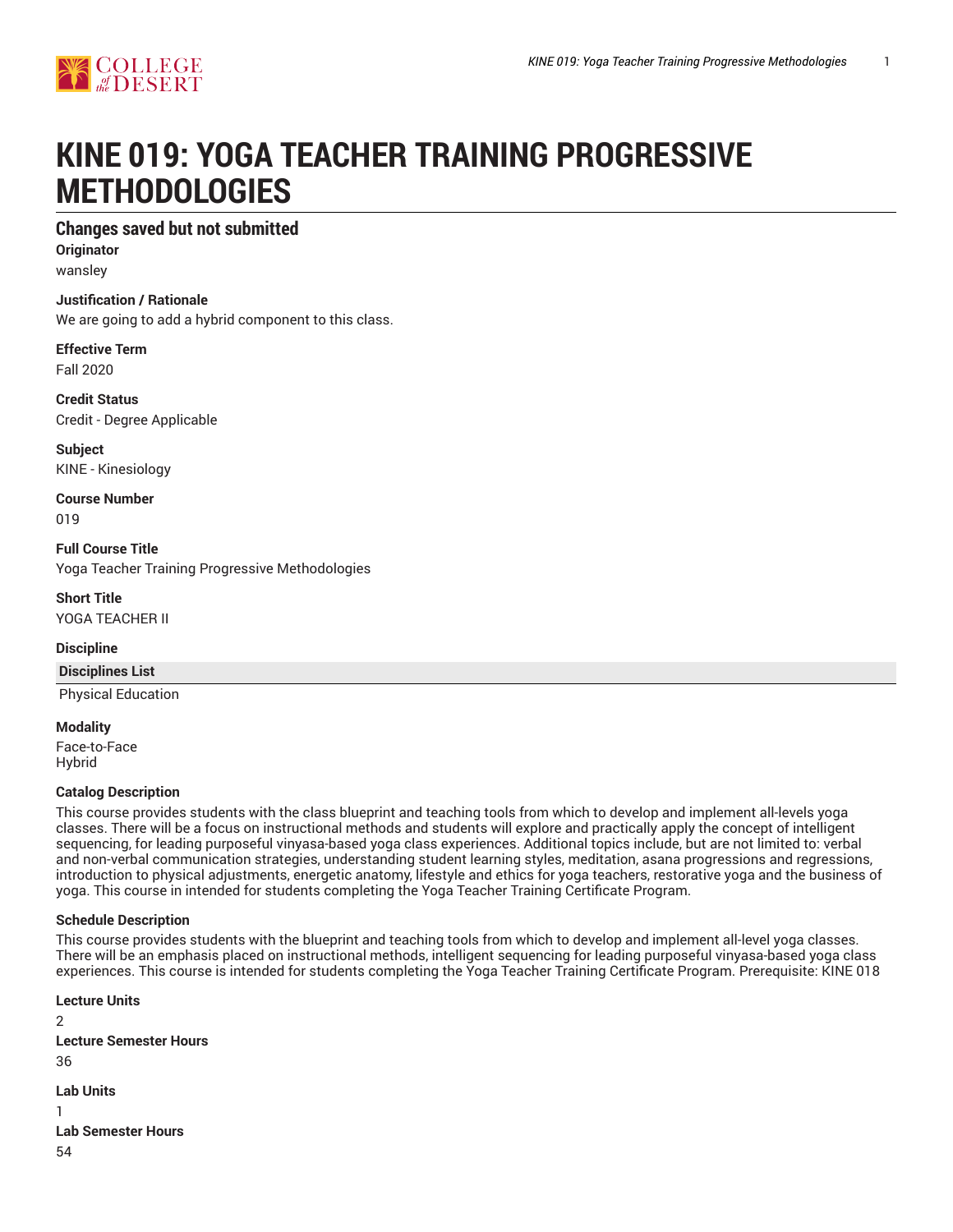

**In-class Hours** 90

**Out-of-class Hours** 72

**Total Course Units** 3 **Total Semester Hours** 162

**Prerequisite Course(s)** KINE 018

# **Required Text and Other Instructional Materials**

**Resource Type** Book

**Author**

Silva, Mira Shyam, Mehta

**Title** Yoga, The Iyengar Way

# **Edition**

2nd

**City**

New York

# **Publisher**

Alfred A. Knopf

**Year**

2001

# **College Level**

Yes

**Flesch-Kincaid Level** 11.3

**ISBN #** 0-679-72287-4

**Resource Type** Book

**Author**

Ansley, W. and Garcia, N.

**Title** Positive Vibes

**Publisher**

Self-published

**Year** 2017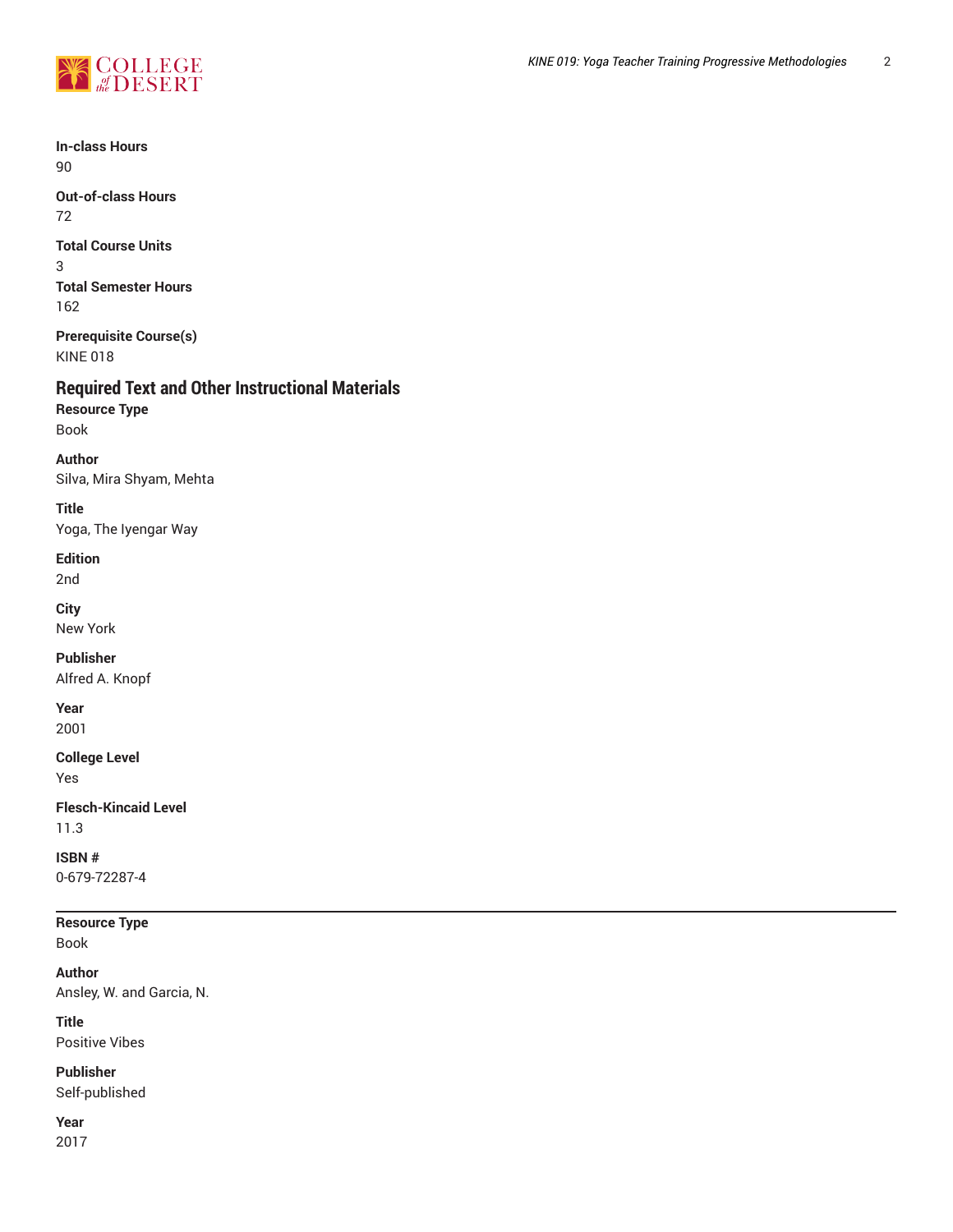

# **College Level**

Yes

| <b>Resource Type</b><br>Book   |  |  |  |
|--------------------------------|--|--|--|
| Author<br>Dharma Mittra        |  |  |  |
| <b>Title</b><br>608 Yoga Poses |  |  |  |
| - - -                          |  |  |  |

# **Edition**

2nd

# **City**

Novato California

# **Publisher**

New World Library

#### **Year** 2003

**College Level** Yes

**Flesch-Kincaid Level** 10

# **ISBN #**

1-57731-402-8

# **Resource Type**

Book

**Author** Mark Stephens

**Title**

Yoga Sequencing

**City**

Berkeley

**Publisher** North Atlantic Books

**Year** 2012

**College Level** Yes

**ISBN #** 978-1-58394-497-4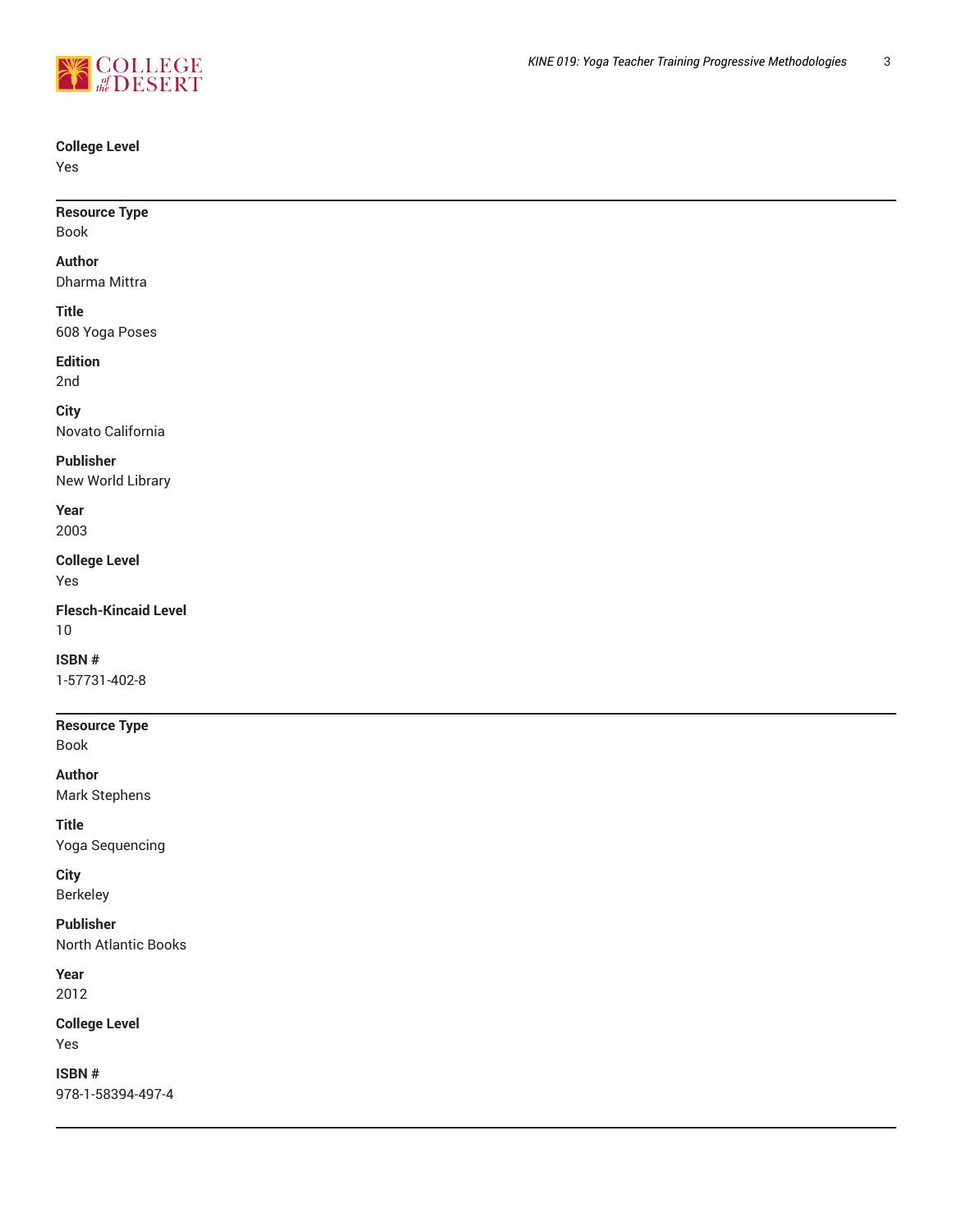

#### **Class Size Maximum**

36

#### **Entrance Skills**

Students need to be able to analyze and evaluate proper form for various beginning yoga postures to determine what adjustment could be offered.

#### **Requisite Course Objectives**

KINE 018-Analyze various individuals in beginning yoga postures to determine what adjustments could be offered; demonstrate how to safely provide adjustments.

#### **Entrance Skills**

Students need to demonstrate and teach with proper cueing Surya Namaskara A and Surya Namaskara B from the College of the Desert, Positive Vibes, SET sequence.

#### **Requisite Course Objectives**

KINE 018-Demonstrate and teach with proper cueing Surya Namaskara A and Surya Namaskara B from the College of the Desert, Positive Vibes, Yoga 80 SET sequence.

#### **Entrance Skills**

The students will have developed the ability to create a personal yoga practice to empower and transform their lives.

#### **Requisite Course Objectives**

KINE 018-Give example of how to create a personal yoga practice to empower and transform your life.

#### **Course Content**

- I. Class Construction and Teaching Methodologies
- A. Class blueprint for hatha yoga and vinyasa based clases
- B. The principles of intelligent sequencing
- C. Enhancing verbal cueing
- D. Catering to various learning styles
- II. Asana Expansion
- A. Categorization of intermediate and advanced yoga postures
- B. Exploring appropriate asana progressions and regressions
- C. Providing hands-on adjustments
- D. Refining asana transitions to create flow
- E. Connecting breath with movement
- F. Intermediate and advanced inversions
- G. Intermediate arm balancing asanas
- H. Incorporating the wall and yoga
- I. Yoga props for enhancing the asana, alignment and form
- J. Providing feedback to fellow teachers
- III. College of the Desert, Positive Vibes, Yoga 80 SET Sequence
- A. Analyze the entire sequence
- B. Discuss progressive teaching methodologies from the sequence
- C. Utilize the sequence as a blueprint for more advanced and creative vinyasa design and practice
- D. Analyze each posture and the integrity within the posture
- IV. Introduction to Meditation
- A. Creating a personal meditation practice
- B. Incorporating meditation into yoga classes
- C. Mantra meditation
- D. Chanting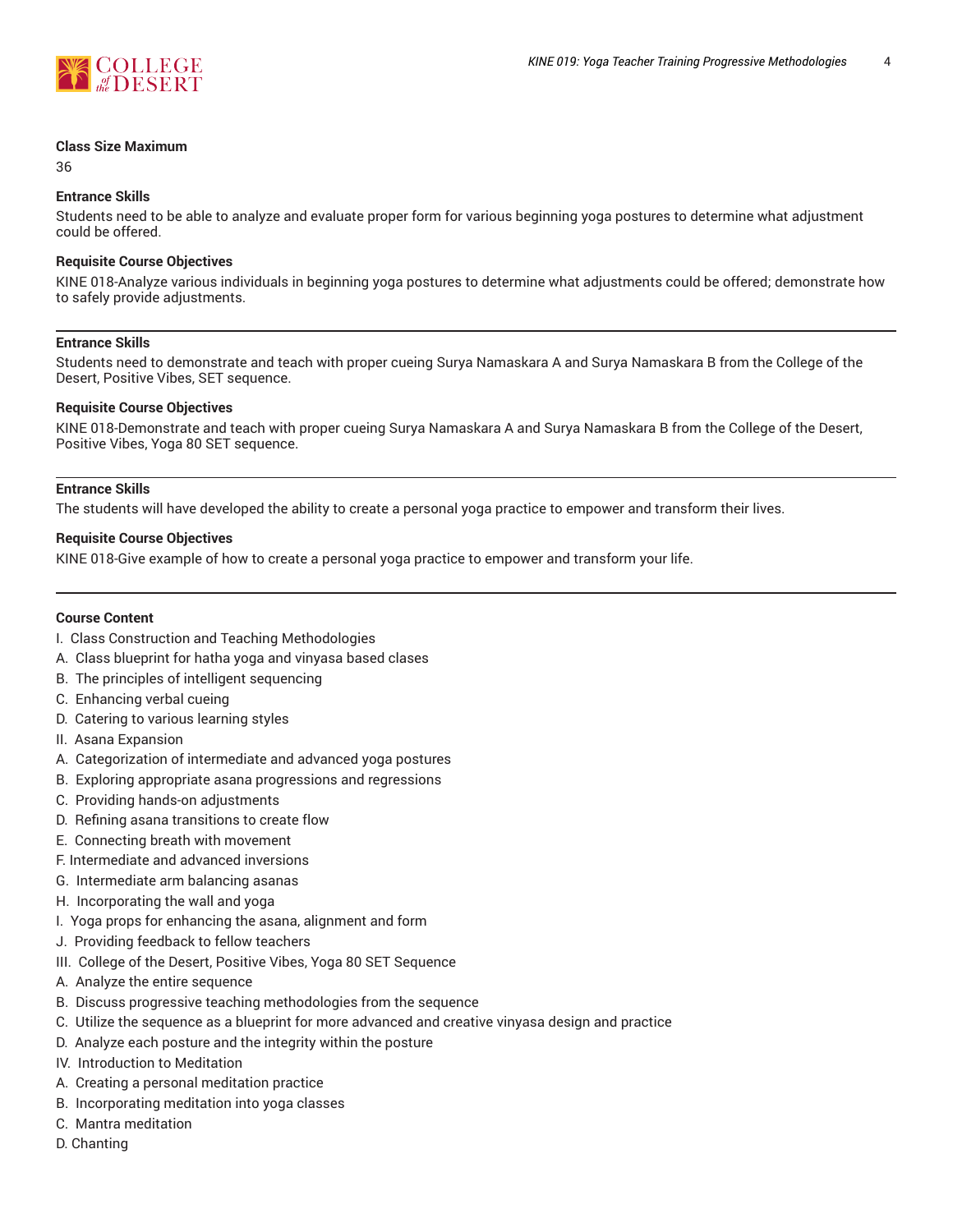

- E. Sound meditation
- V. Energetic anatomy
- A. Pranayama
- B. Bandhas
- C. Drishti
- D. Vinyasa
- VI. Restorational Aspects of Yoga
- A. Benefits of Yin Yoga
- B. How to integrate aspects of Yin Yoga
- C. Foam roller exercises to compliment a Vinyasa yoga class
- D. Reflexology benefits and exercises to compliment yoga
- VII. The Business of Yoga
- A. Employee vs independent contractor
- B. Building your personal brand
- C. Identifying your niche
- D. Leveraging social media
- VIII. Lifestyle and Ethics of Yoga Teachers
- A. Introduction to Ayruveda
- B. Professional ethics and expectations
- C. Living your yoga
- D. Service to others (seva)
- E. Self reflection and personal inquiry
- F. Self Care

# **Lab Content**

- 1. Constructing Vinyasa variations and sequencing into the College of the Desert, Positive Vibes, SET sequence.
- 2. Demonstrate intermediate and advanced variations in standing postures (asanas) for the following; triangle, reverse triangle, warrior I, II, III, extended and reverse angles, various binds.

3. Analyze advanced seated postures (asanas) hero, thunderbolt, boat, lotus, bound angle, advanced core work, L-sit, boat, cobbler (middle splits), lotus, pigeon, and king pigeon.

4. Distinguish proper form and demonstrate intermediate and advanced variations for the following forward and backward bend postures (asanas); crescent moon, camel, advanced upward bow and variations, staff pose, one legged staff pose, bridge, supine thunderbolt, forward bend in seated posture, head to knee.

5. Differentiate and demonstrate Dharma yoga sun salutations.

6. Demonstrate and analyze supine postures (asanas) corpse, fish, bridge, upward bow, lying down tree, and happy baby.

7. Evaluate proper form and assist with teaching cues for the following standing balancing postures; tree, dancer's pose, eagle, extended hand to big toe, half moor and warrior III and progressive variations.

8. Create, demonstrate and evaluate advanced arm balancing postures (asanas) crow, side crow, firefly, side plank, one leg sage pose, forearm stand and handstands.

9. Identify and demonstrate spinal twist postures (asanas) such as; lateral sitting twist, half twist in sitting, lying down knee to chest grab bottom foot, lying down both legs extended and rotated spinal twist and creatively sequence in vinyasa development of yoga classes

10. Create proper and safe stages of inversion progression in basic, intermediate and advanced inversions such as; plow, shoulder stand, progressive head stand and preparation variations, progressive hand stand and preparation variations, peacock and variations, lotus in head stand and hand stand

11. Identify and demonstrate correct sanskrit terminology and pronunciation for the entire College of the Desert, Positive Vibes, Yoga 80 (SET) Sequence of asanas

12. Create a class blueprint and practice various asana variation and sequencing stemming from philosophies of Vinyasa, Iyengar, Dharma, Ashtanga and Bikram

13. Create a restorational set of foam roller exercises to be done at the end of a vinyasa yoga class to promote rest and regeneration

14. Create and demonstrate a sequence of Yin yoga postures (asanas) to be incorpated in a yoga class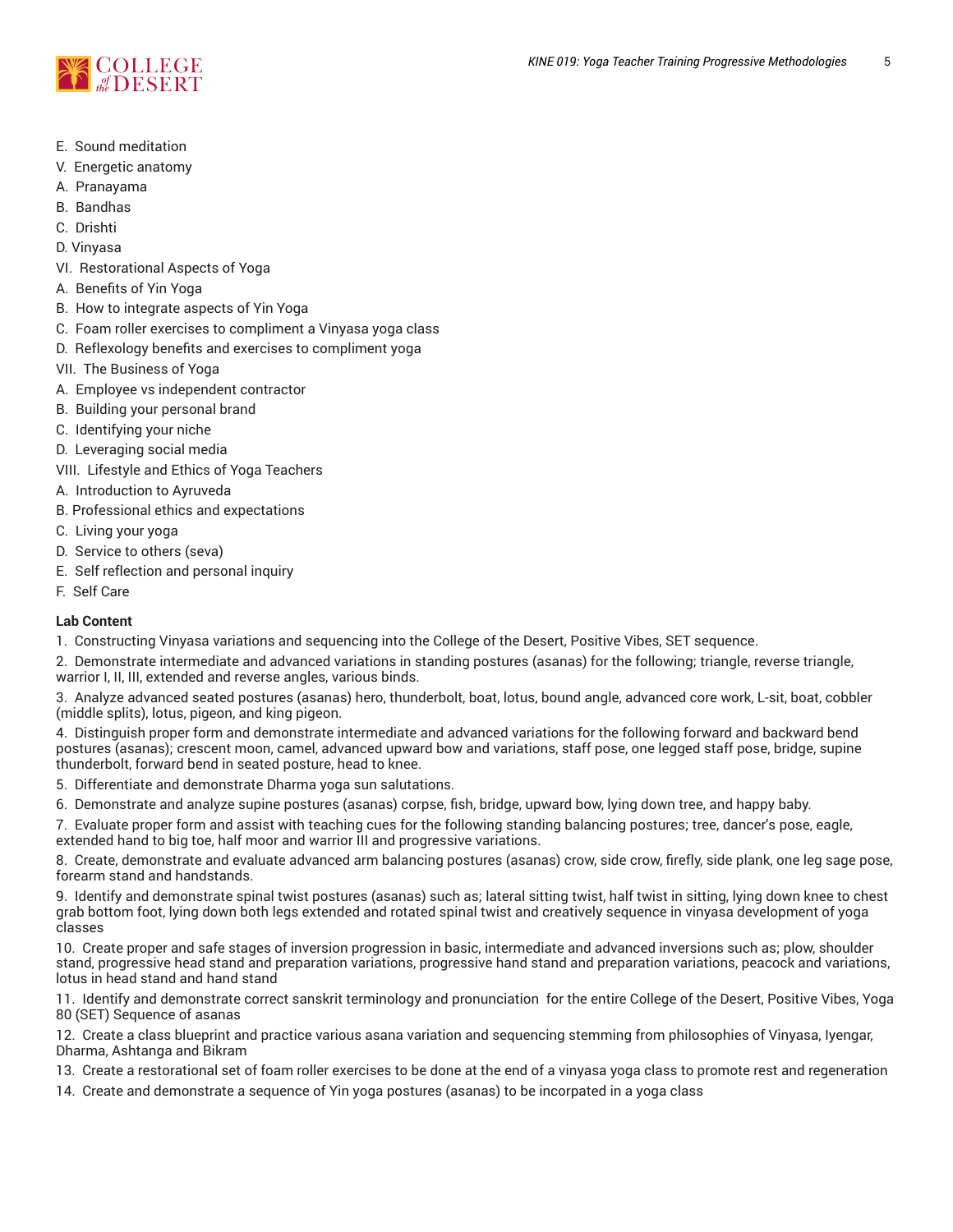

#### **Course Objectives**

|             | <b>Objectives</b>                                                                                                                                                         |
|-------------|---------------------------------------------------------------------------------------------------------------------------------------------------------------------------|
| Objective 1 | Compare, contrast, and demonstrate principles of yoga postures (asanas), including preparatory postures, counter<br>postures and transitional postures.                   |
| Objective 2 | Demonstrate the entire College of the Desert, Positive Vibes, Yoga 80 SET Sequence.                                                                                       |
| Objective 3 | Identify, categorize and demonstrate various intermediate yoga postures (asanas) using proper body mechanics and<br>breathing techniques.                                 |
| Objective 4 | Analyze various bodies in intermediate yoga postures to determine which adjustments should be offered and<br>demonstrate how to safely provide such adjustments.          |
| Objective 5 | Differentiate among the Iyengar, Ashtanga, Bikram, Vinyasa and Dharma philosophies of yoga and analyze their<br>strengths of various postures to yoga personal practices. |
| Objective 6 | Design and teach a sequence of postures (asanas) for a 60 to 90 minute yoga class.                                                                                        |
| Objective 7 | Teaching cues and progressive methodologies to assist students through asanas.                                                                                            |
| Objective 8 | Analyze the entire College of the Desert, Positive Vibe, Yoga 80 SET sequence for optimal teaching cues, integrity of<br>asanas and creative vinyasa variations.          |

#### **Student Learning Outcomes**

| Upon satisfactory completion of this course, students will be able to: |  |  |  |  |
|------------------------------------------------------------------------|--|--|--|--|
|                                                                        |  |  |  |  |

Outcome 1 1. Organize progressive teaching methodologies and creative vinyasa variations of the College of the Desert, Positive Vibes, SET sequence with effective communication skills while leading a diverse group of yoga participants. 2. Distinguish the benefits and contraindications of various asanas and identify appropriate progressions and regressions for each posture. 3. Evaluate yourself personally in your teaching demonstrations and instructional cues of the College of the Desert, Positive Vibes, Yoga 80 SET sequence, Shiva Namaskara C, second set of standing postures and finishing sequence and guided inversion practice.

#### **Methods of Instruction**

| <b>Method</b>                          | Please provide a description or examples of how each instructional<br>method will be used in this course.                    |                                                                                                                                             |  |  |  |
|----------------------------------------|------------------------------------------------------------------------------------------------------------------------------|---------------------------------------------------------------------------------------------------------------------------------------------|--|--|--|
| Demonstration, Repetition/Practice     | Students will demonstrate and refine yoga postures.                                                                          |                                                                                                                                             |  |  |  |
| Collaborative/Team                     |                                                                                                                              | Students will teach and create sequences in small groups.                                                                                   |  |  |  |
| Activity                               | postures.                                                                                                                    | Students will actively participate and demonstrate teaching of yoga                                                                         |  |  |  |
| Self-exploration                       | yoga postures and planes of motion.                                                                                          | Students will explore how their bodies move kinesthetically in various                                                                      |  |  |  |
| Role Playing                           | special populations.                                                                                                         | Students will plan for diverse sequencing for multiple level courses and                                                                    |  |  |  |
| Participation                          | activities.                                                                                                                  | Students will participate in laboratory asana analysis and daily yoga                                                                       |  |  |  |
| Observation                            | other yoga teachers                                                                                                          | Students will observe, teach and refine yoga postures and also observe                                                                      |  |  |  |
| Lecture                                | our yoga teacher training students.                                                                                          | Instructor will lecture on principles from various yoga books and<br>resource manual to enhance and develop optimal teaching strategies for |  |  |  |
| Journal                                | Students will reflect upon self care journal.                                                                                |                                                                                                                                             |  |  |  |
| Discussion                             | Students will participate in interactive group discussions based on yoga<br>philosophy, history and yoga functional anatomy. |                                                                                                                                             |  |  |  |
| <b>Methods of Evaluation</b>           |                                                                                                                              |                                                                                                                                             |  |  |  |
| <b>Method</b>                          | Please provide a description or examples of how<br>each evaluation method will be used in this course.                       | <b>Type of Assignment</b>                                                                                                                   |  |  |  |
| College level or pre-collegiate essays | Discussion threads and reflective essays will be<br>assigned.                                                                | Out of Class Only                                                                                                                           |  |  |  |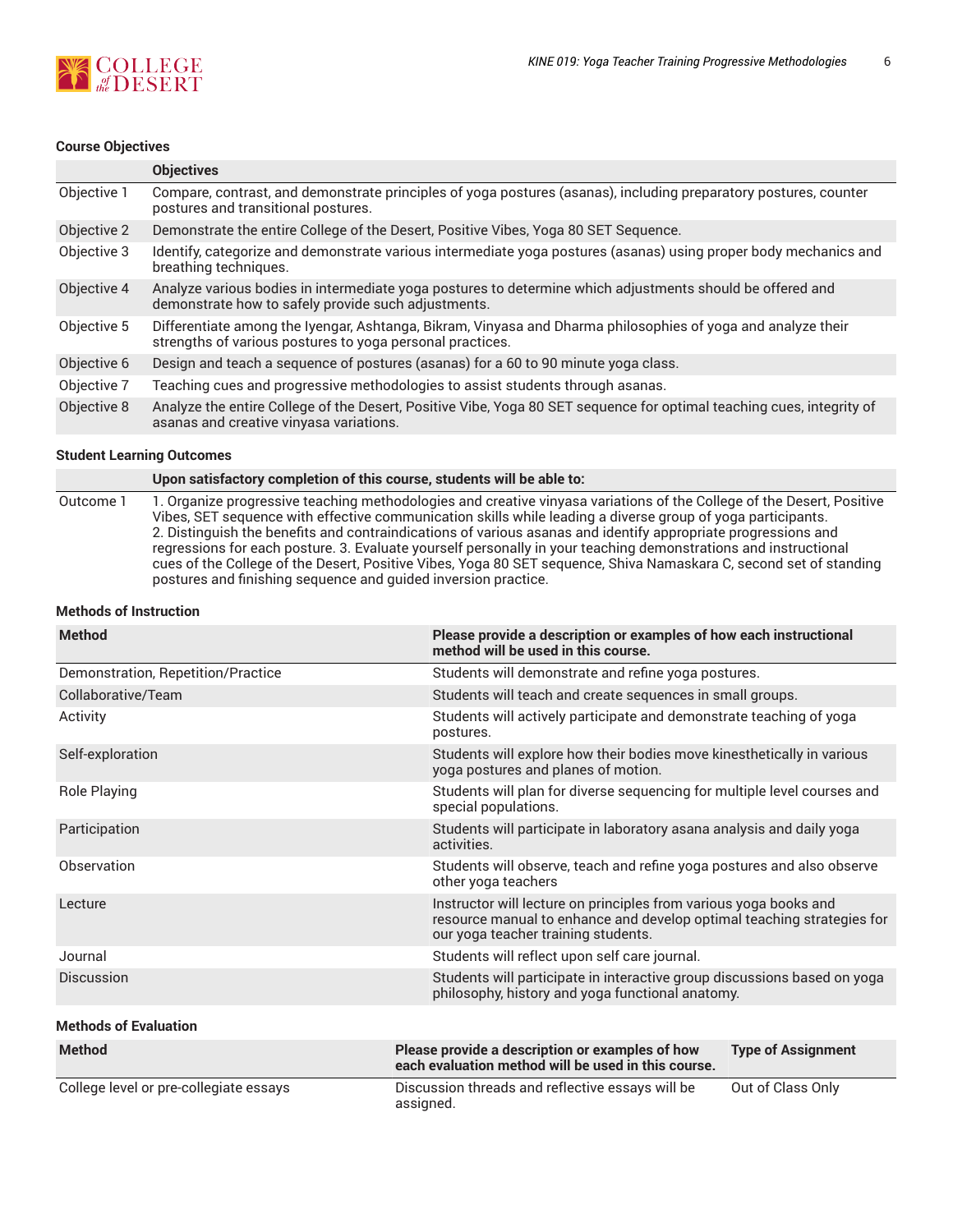

| Oral and practical examination                   | Teach in front of peers and instructor and be<br>responsible for knowing and communicating the<br>postures and how to transition in and out of the<br>postures safely.       | In and Out of Class |
|--------------------------------------------------|------------------------------------------------------------------------------------------------------------------------------------------------------------------------------|---------------------|
| Self-paced testing                               | Prepare yoga scripts, yoga sequencing, interviews<br>and observations.                                                                                                       | Out of Class Only   |
| Student participation/contribution               | Participate in interactive laboratory asana analysis,<br>and small group teaching assignments each week.                                                                     | In and Out of Class |
| Tests/Quizzes/Examinations                       | Final exam will be given regarding important yoga<br>postures and principles of sequencing. Several<br>quizzes will be given over functional anatomy and<br>yoga sequencing. | Out of Class Only   |
| Self/peer assessment and portfolio evaluation    | Assess and evaluate yoga postures and reflect upon In and Out of Class<br>individual teaching.                                                                               |                     |
| Group activity participation/observation         | Participate in small group teachings of diverse<br>postures and discovering modifications for special<br>populations.                                                        | In and Out of Class |
| Presentations/student demonstration observations | Demonstrate teaching multiple postures and diverse In and Out of Class<br>sequencing.                                                                                        |                     |
| Field/physical activity observations             | Observe and interview yoga teacher professionals.                                                                                                                            | Out of Class Only   |
| Guided/unguided journals                         | Participate in journal writing for self care, teaching<br>observations and interviews.                                                                                       | In and Out of Class |
| Critiques                                        | Participate in article critiques regarding yoga<br>theories and application.                                                                                                 | In and Out of Class |

#### **Assignments**

# **Other In-class Assignments**

- 1. In class discussion from assigned reading texbooks, manual and journal articles
- 2. Demonstration of yoga postures
- 3. Posture analysis and verbal cue practice

4. Demonstration and teaching of the Shiva Namaskara C sequence, second sequence of standing asanas, and finishing sequence and inversion practice

- 5. Demonstration of Vinyasa based progressive sequencing of our College of the Desert, Positive Vibes, Yoga 80 SET sequence
- 6. Practice foam roller restoration exercises to promote rest and regneration
- 7. Asana analysis for intermediate and advanced postures
- 8. Practice alignment and adjustment principles and techniques with peers

#### **Other Out-of-class Assignments**

1. Written script dialogue for instructing Shiva Namaskara C, second sequence of standing postures and finishing sequences based off of the College of the Desert, Positive Vibes, Yoga 80 SET sequence

2. Create a written class outline for a Vinyasa based class on for diverse levels from the College of the Desert Positive Vibes, Yoga 80 SET sequence

- 3. Exploring social media as a means to enhance business opportunities
- 4. Self Care, personal reflection essay incorporating, aspects of nutrition, the role of Yoga on mind, body and spirit

5. Written assignments, including peer evaluations, essays and observation reports, for the student's ability to contextualize and accurately communicate his/her understanding of yoga philosophy, principles and teaching methodologies

6. Written interview with a practicing credentialed off campus Yoga instructor

# **Grade Methods**

Letter Grade Only

# **Distance Education Checklist**

**Include the percentage of online and on-campus instruction you anticipate.**

#### **Online %**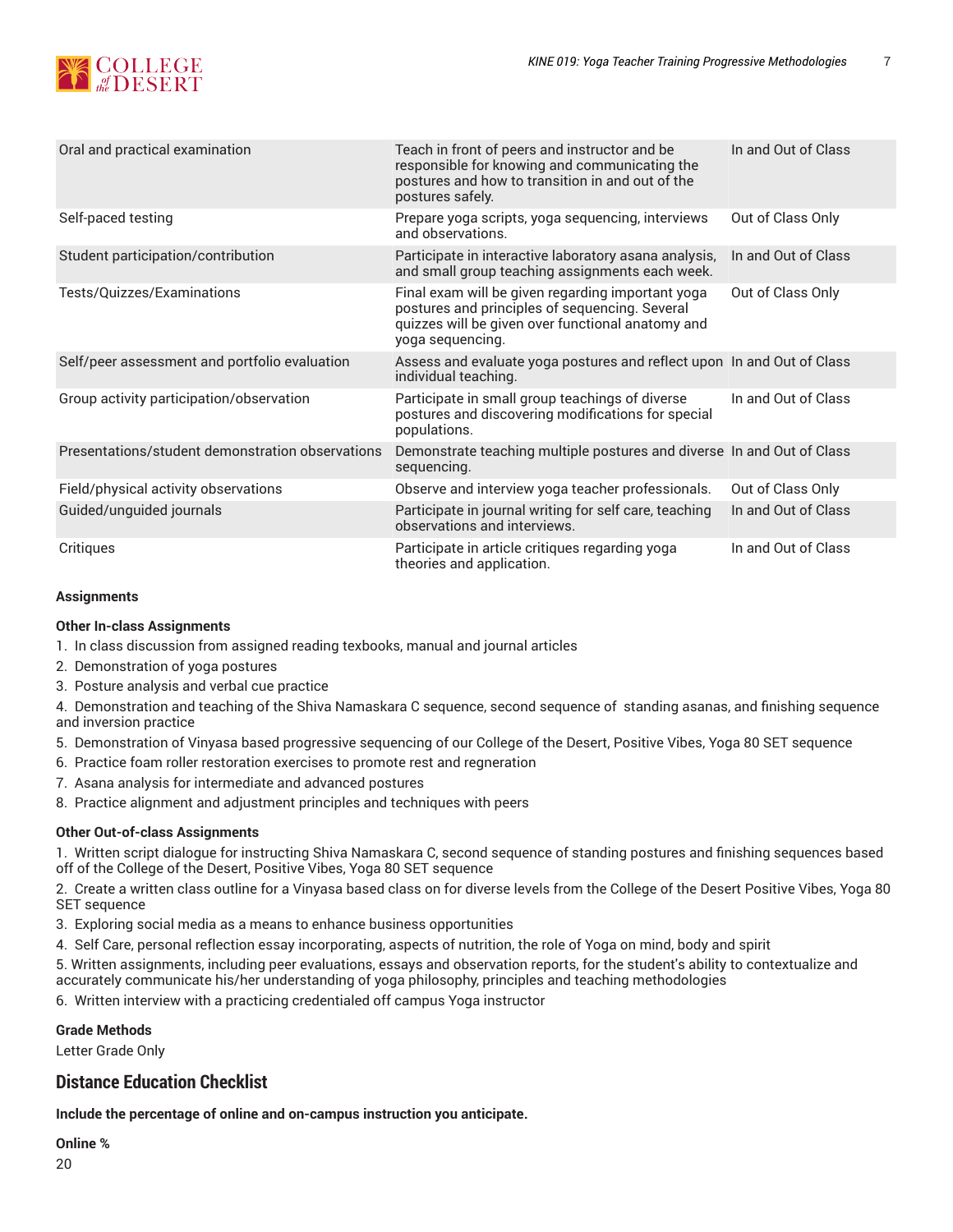

# **On-campus %**

 $80$ 

# **Instructional Materials and Resources**

If you use any other technologies in addition to the college LMS, what other technologies will you use and how are you ensuring **student data security?**

n/a

**If used, explain how specific materials and resources outside the LMS will be used to enhance student learning.** effective student and faculty contact

# **Effective Student/Faculty Contact**

#### Which of the following methods of regular, timely, and effective student/faculty contact will be used in this course?

#### **Within Course Management System:**

Timely feedback and return of student work as specified in the syllabus Discussion forums with substantive instructor participation Chat room/instant messaging Regular virtual office hours Online quizzes and examinations Video or audio feedback

#### **External to Course Management System:**

Direct e-mail E-portfolios/blogs/wikis **Listservs** Posted audio/video (including YouTube, 3cmediasolutions, etc.) **Teleconferencing** Telephone contact/voicemail

#### **For hybrid courses:**

Scheduled Face-to-Face group or individual meetings Field trips Library workshops Orientation, study, and/or review sessions Supplemental seminar or study sessions

# Briefly discuss how the selected strategies above will be used to maintain Regular Effective Contact in the course.

There will be weekly discussion on topics related to Yoga Teacher Training with appropriate instructor feedback. Students will upload Yoga Teacher Training assignments. These assignments will receive appropriate instructor feedback.

#### **If interacting with students outside the LMS, explain how additional interactions with students outside the LMS will enhance student learning.**

With hybrid courses students will meet weekly for lecture, demonstration, and laboratory activities.

# **Other Information**

#### Provide any other relevant information that will help the Curriculum Committee assess the viability of offering this course in an online **or hybrid modality.**

This hybrid option will allow us to provide excellent educational opportunities that align with industry standards such as Yoga Alliance but slight flexibility with an online component to enhance student success.

# **MIS Course Data**

**CIP Code** 31.0507 - Physical Fitness Technician.

**TOP Code** 083520 - Fitness Trainer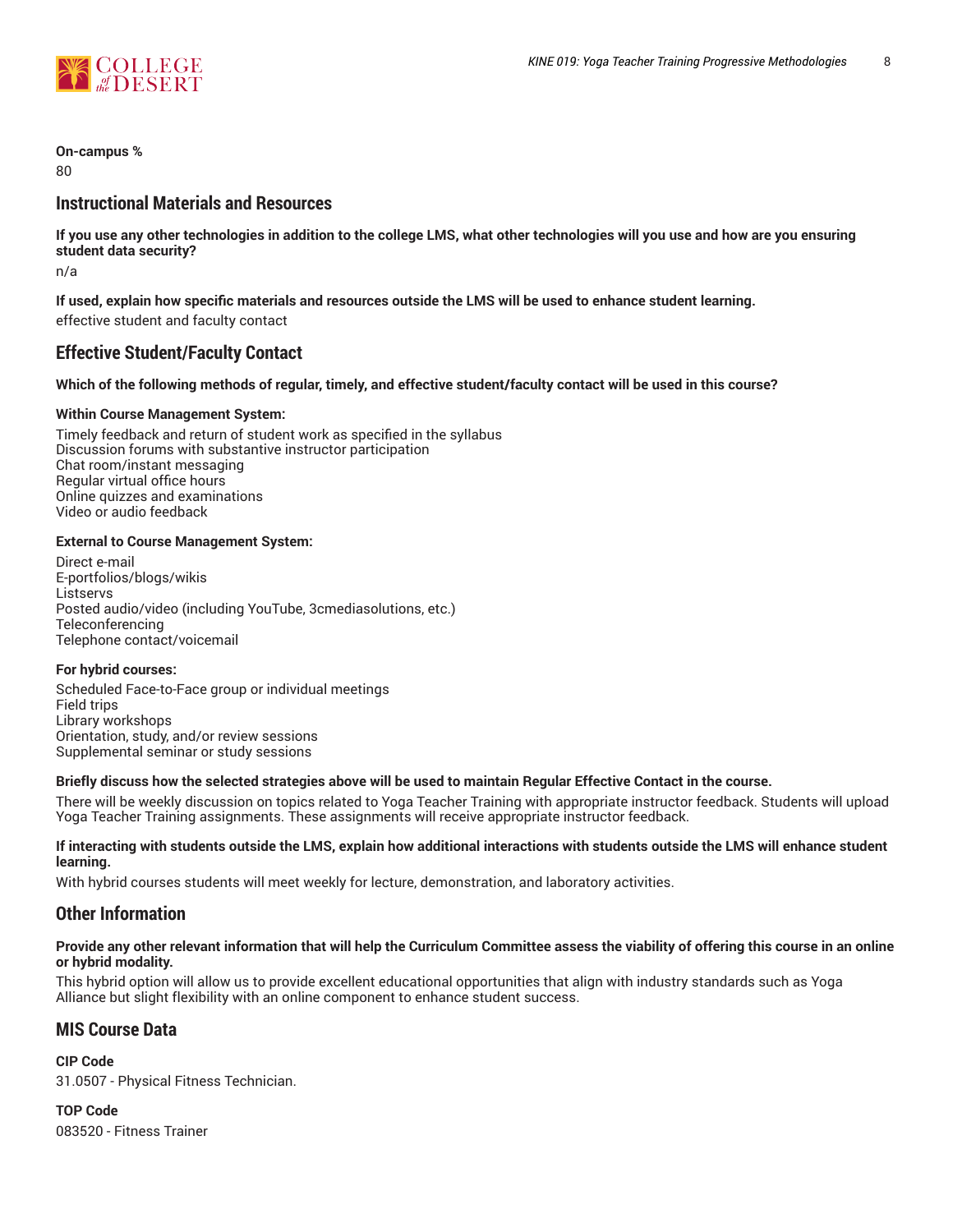

**SAM Code** C - Clearly Occupational

**Basic Skills Status** Not Basic Skills

**Prior College Level** Not applicable

**Cooperative Work Experience** Not a Coop Course

**Course Classification Status** Credit Course

**Approved Special Class** Not special class

**Noncredit Category** Not Applicable, Credit Course

**Funding Agency Category** Not Applicable

**Program Status** Program Applicable

**Transfer Status** Transferable to CSU only

**General Education Status** Not applicable

**Support Course Status** Course is not a support course

**Allow Audit** No

**Repeatability** No

**Materials Fee** No

**Additional Fees?** No

# **Approvals**

**Curriculum Committee Approval Date** 11/21/2019

**Academic Senate Approval Date** 12/12/2019

**Board of Trustees Approval Date** 1/17/2020

**Chancellor's Office Approval Date** 6/11/2020